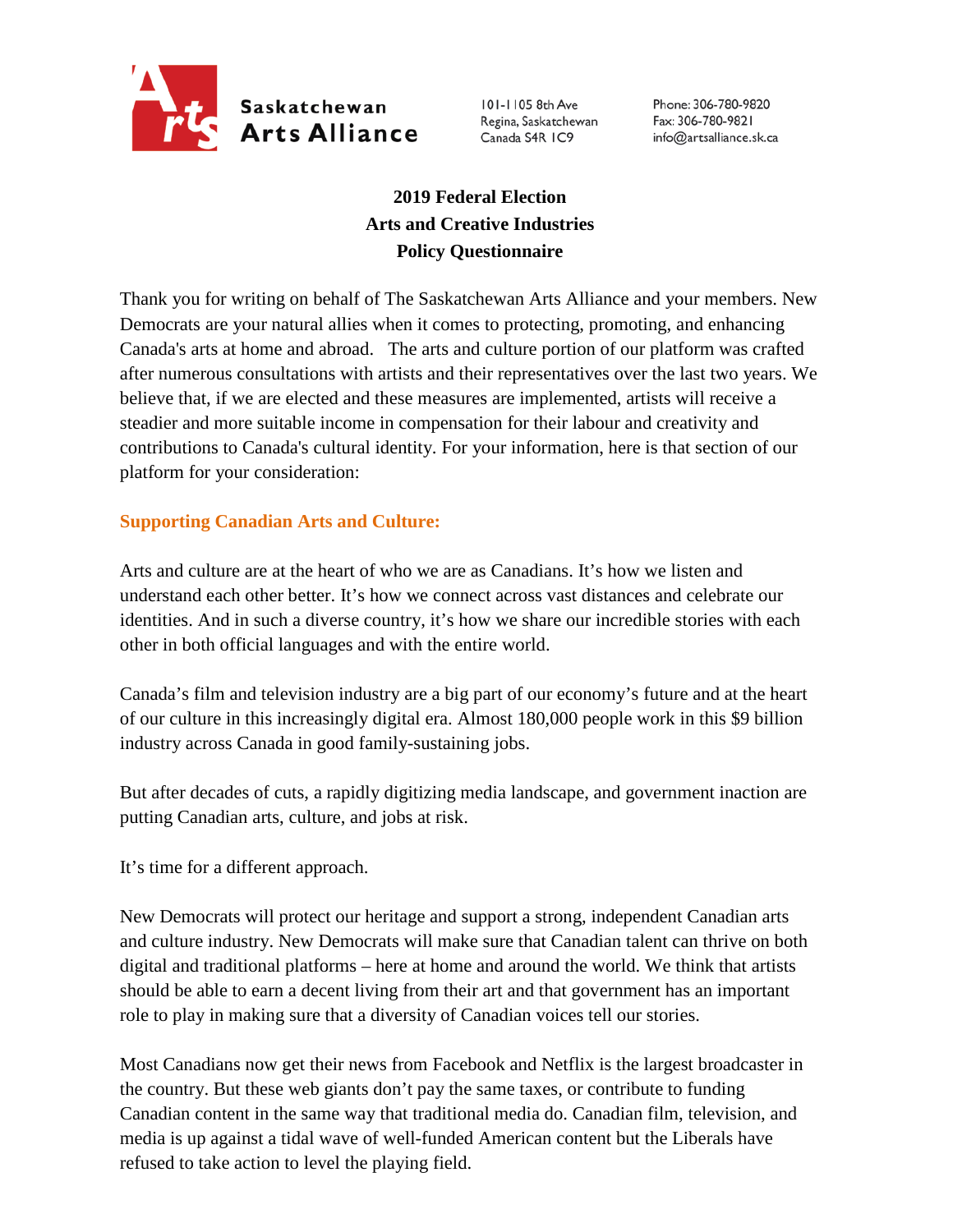That's why we will step up to make sure that Netflix, Facebook, Google, and other digital media companies play by the same rules as Canadian broadcasters. That means paying taxes, supporting Canadian content in both official languages, and taking responsibility for what appears on their platforms - just like other media outlets.

We'll also increase funding for CBC and Radio-Canada to help reverse the damage of decades of funding cuts under both Liberal and Conservative governments. Public broadcasting has a remarkable legacy of connecting all points of our country and it needs to have an even stronger future now more than ever to help make sure that Canadians have access to accurate, relevant information no matter where they live.

We will make sure that arts and cultural institutions receive stable, long-term funding to grow and promote Canada's diverse cultures and histories. We will also extend support to Canadian media to assist them in making the digital transition.

The arts also have a vital place in reconciliation. A New Democrat government will provide financial support for Indigenous theatre at the National Arts Centre as part of our larger efforts to honour and support Indigenous arts and culture.

Finally, recognizing the special challenges faced by people who make a living in the arts and culture industry, we'll make life more affordable by putting in place income tax averaging for artists and cultural workers.

In this election, we have committed to action on the issue of precarious work and Employment Insurance reform. A New Democrat government would immediately put in place a universal qualifying threshold of 360 hours to make sure that many more Canadians can access benefits, no matter what kind of work they do, and restore the appeals system to make decisions fast and fair. And, we will also work with the provinces to launch a national basic income pilot project in addition to continuing Ontario's program, in order to gather data about this approach to tackling income precarity.

New Democrats believe that these provisions will help Canadian artists thrive, and enhance Canada's cultural identity for years to come, and we are also open to working with artists, broadcasters, and other industry representatives to review our copyright legislation and to improve it wherever possible. We hope you will agree however, that the measures above are a solid start to improving the lives of Canada's artists and content producers. We will always work to support to the arts and culture industry, and hope you will get in touch during or after this campaign should you have any comments, concerns, or questions for us. In the meantime, please accept our best wishes moving forward for your friends and colleagues who are keeping Canadian culture rich and vibrant.